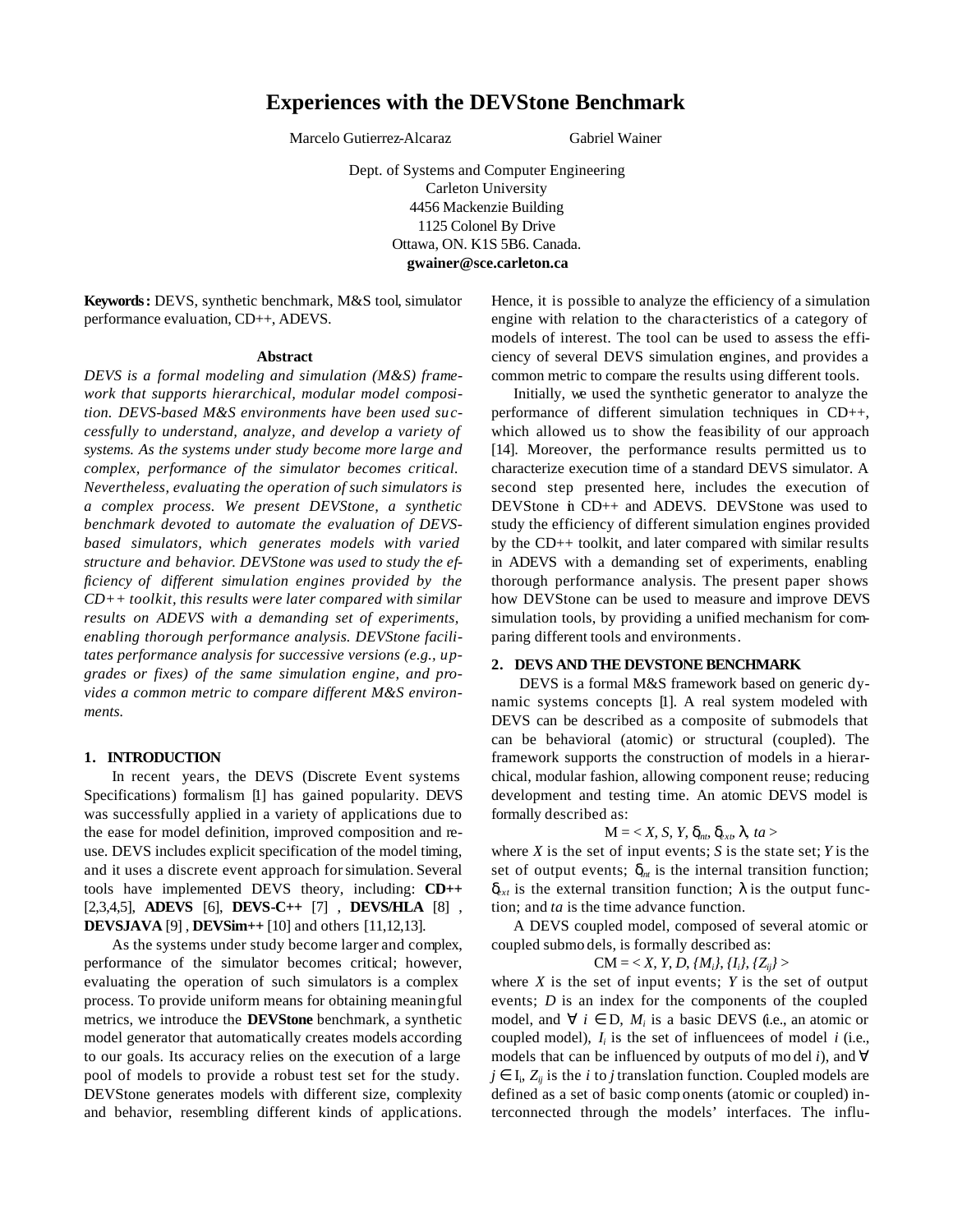encees of a model define to which model outputs must be sent. The translation function converts the outputs of a model into inputs for other models. To do so, an index of influencees is created for each model  $(I_i)$ . This index defines that the outputs of the model  $M_i$  are connected to inputs in the model  $M_j$ , where *j* is an element of  $I_i$ .

Analyzing the performance of a simulation tool is a complex task because the users can create a wide variety of models with different structures, levels of complexity and degrees of interaction. When analyzing previous studies on the performance of DEVS environments, we can see that they were only focused in performance results for a given tool, and were usually limited to a given type of models. For instance, in [15], the authors presented performance studies of a parallel simulation environment. Those studies provide an analysis of the execution of models with different characteristics, although DEVS tools permit running a wider variety of models. Such application lacks a common metric to compare results among different simulators.

We propose a method to compare not only different versions of a particular simulation engine but also different DEVS-based simulators. Varied model structures permit obtaining prototypes representative of those found in real world applications. The idea is to use a synthetic model generator (which we called DEVStone), which produces a variety of models with diverse structure and performing a mix of common operations. We focus in the aspects of the models that have impact on performance, namely size of the model and the workload carried out in the transition functions. A DEVStone generator produces models using the following parameters:

- type: different structure and interconnection schemes between the comp onents.
- depth: the number of levels in the modeling hierarchy.
- width: the number of components in each intermediate coupled model.
- internal transition time: the execution time spent by internal transition functions.
- external transition time: the execution time spent by external transition functions.

In general, being *d* the depth and *w* the width, we build a coupled model with *d* coupled components in the hierarchy, all of which consist of *w*–*1* atomic models (in the lower level of the hierarchy, the coupled component consists of a single atomic model). Basically when an external event is received it triggers the external transition function, which runs Drhystones [16] for a certain time, right after it an internal transition function is scheduled which also runs Drhystones, this is replicated by all atomic blocks in the model. The use of integer arithmetic makes Dhrystone the best suitable choice for analyzing models like DEVS in which discrete state variables are used.

DEVStone uses four different types of models with variations in their internal and external structure:

- **LI** models, with a low level of interconnections for each coupled model
- **HI** models with a high level of input couplings,
- ß **HO** models with high level of coupling and numerous outputs.
- ß **HOmod** models with an exponential level of coupling and outputs.

In **LI** models, every coupled component includes only one input and one output port. The input port is connected to each component, and only one component generates an output through the output port in the external component. Figure 1 shows a sample LI model, in which we have four layers of coupled components, each containing three submodels (arrows: input/output ports; white boxes: coupled components; gray boxes: atomic components). *Coupled Component #0* in Figure 1 (a) consists of one coupled and two atomic components. Lower levels in the hierarchy (*Coupled Component #1/#2*) use the same internal structure. *Coupled Component #3* is a "leaf" model, which contains one atomic child (#7) connected to its output port in the lower layer.



*Figure 1: Example of a LI (HI) model: (a) top level; (b) level 4.*

(b)

Since the model structure is known and the time spent by each component in executing transition functions is known, we can compute its minimum theoretical execution time. First, we need to devise the number of atomic and coupled models in the structure. In LI models of depth *d* and width *w*, we have *d* coupled components with *w-1* atomic comp onents each (except for the innermost one, with only one atomic component). Consequently, the total number of atomic components is:

*# Atomic Models = (width – 1) \* (depth – 1) + 1*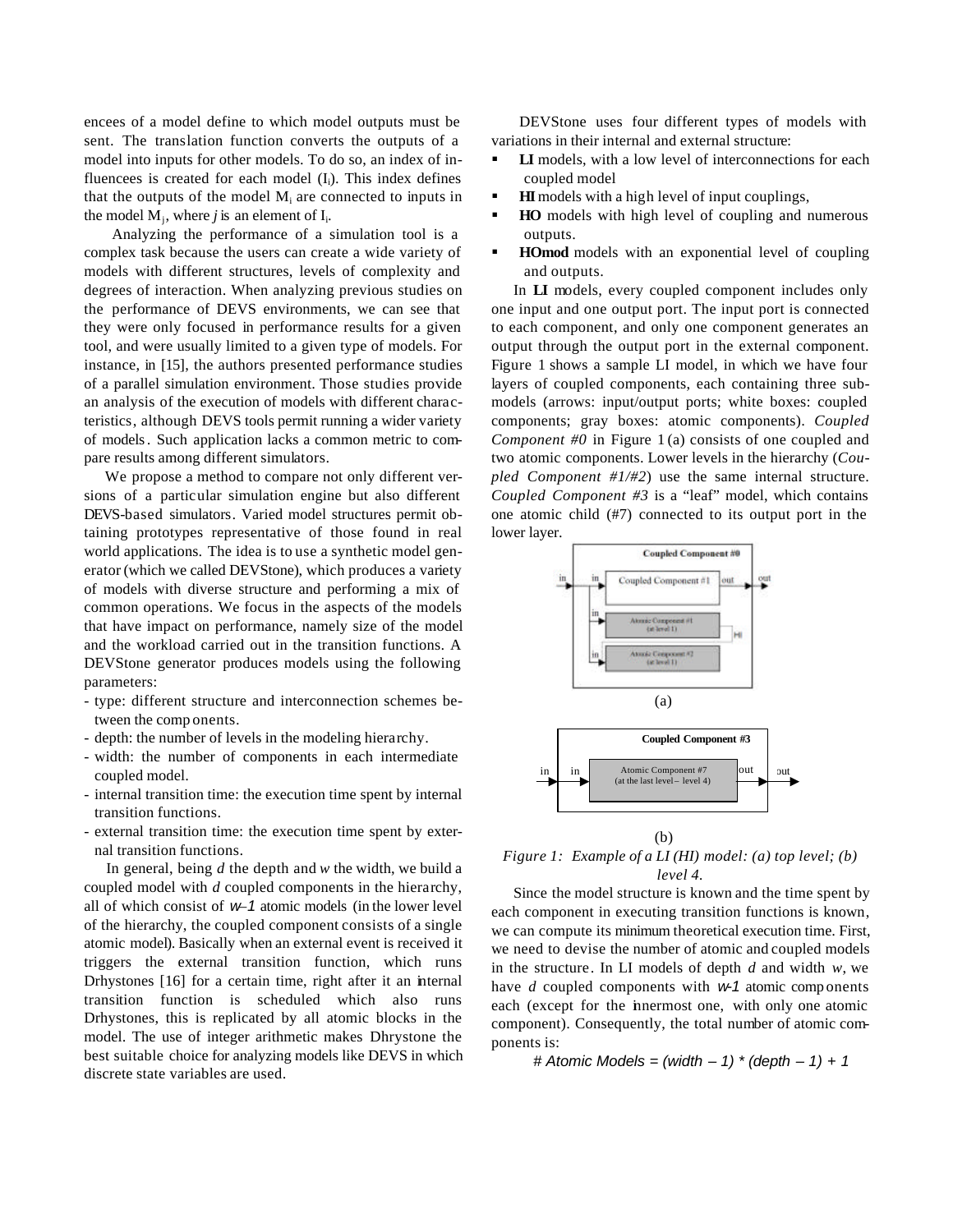Since these models follow a predefined interconnection pattern, we can anticipate the message routes triggered by an external event and the time spent in transition functions. LI models produce one external event for each coupled component; external events trigger the external transition function and, subsequently, an internal transition is scheduled. Thus, the number of transition functions to be triggered equals the number of atomic components in the model, as shown below.

*# Internal Transitions = # Atomic Models # External Transitions = # Atomic Models* (1)

**HI** models have the same number of atomic components, but more interconnections (Figure 1a). Each atomic component *k* connects its output to the input port of component  $k+1$  (with the exception of one last atomic component on each level, which does not have any output port). Therefore, there are more messages interchanged upon the reception of an external event. In a model with depth *d*, and width *w*, we have,

*# Atomic Models = (w – 1) \* (d – 1) + 1* # Internal Transitions =  $((w-1)+(w-2))$  \*  $(d-1)+1$ *# External Transitions = ((w-1)+(w-2)) \* (d – 1) + 1* (2)

For each external event, each coupled model forwards the received message to its *w-1* atomic children and also to its coupled child. This process of forwarding messages is repeated in each coupled component except for the leaf component, which forwards the messages to its single atomic child.

**HO** type models have a more complex interconnection scheme with the same number of atomic and coupled components. HO coupled models have two input and two output ports in each level. The second input port in the coupled component is connected to its first atomic component. That atomic model connects its output to the second output of its parent. The increased number of interconnections results in the execution of more transition functions after the model issues its output. For this model type we have,

# Atomic Models =  $(w - 1) * (d - 1) + 1$ 

# Internal Transitions =  $((w-1)+(w-2)) * (d-1) + 1$ # External Transitions =  $((w-1)+(w-2))$ <sup>\*</sup>  $(d-1)+1$ (3)

**HOmod** models have a second set of *(w-1)* models where each one of the atomic components triggers the entire first set of *(w-1)* atomic models. These in turn have their outputs connected to the second input of the coupled model within the level. With such interconnections, the inner model receives an amount of events that has an exponential relationship between the width and the depth at each level. The equation that rules the behavior of the **HOmod** Model is given by:

# Internal Transition 
$$
s = n_{ii} = (w-1)^{2^{\alpha}(d-1)} + \left(2^{\alpha}(w-1) + \sum_{i=1}^{w-2} i\right)^{\alpha}(d-1) + 1
$$
  
\n# External Transition  $s = n_{ei} = (w-1)^{2^{\alpha}(d-1)} + \left(2^{\alpha}(w-1) + \sum_{i=1}^{w-2} i\right)^{\alpha}(d-1) + 1$ 

(4)

External events are forwarded by each coupled comp onent to its *w-1* atomic children and to its coupled child, and the process is repeated in each coupled module until the arrival to the leaf comp onent.



*Figure 2: DEVStone HOmod model (shown explicitly for w = 3)*

DEVStone can be used in any simulator with capabilities for defining and executing Dhrystone code.

ADEVS (A Discrete EVent System simulator) is a C++ library for constructing discrete event simulations based on the Parallel DEVS and Dynamic DEVS formalisms. The mo dels are constructed based on a template of classes in C++ and then compiled and linked to the library to produce the simulation executable. Every atomic or coupled model in ADEVS is comprised of two files: a header file (.h); where the name of the model, input and output ports and local variables are defined for the particular atomic model, and a source code file (.cpp); where the actual model is built based on a template, common elements of the class include: constructor, internal transition function, external transition function, time advance function, output function, and destructor.

**3. PERFORMANCE ANALYSIS OF DEVS SIMULATORS**

Based on the DEVStone benchmark [16], we developed a tool to measure the performance of different versions of CD++ and ADEVS. Parameters of comparison needed to be defined to compare performance metrics among simulators; the *test environment* used for the benchmarking came with the following commercial grade characteristics:CPU: Pentium 4 Dual Core @ 3.2GHz (800MHz FSB, HT, 1MB L2), RAM: 2 GB (4 x DDR2-533), Hard Drive: 80 GB - 35 GB ex3 Linux partition (7,200 rpm, SATA), OS: Fedora Core 6

 Running DEVStone, we found the following general limitations to the experimental setup:

The depth of a model in ADEVS cannot be greater than 195 levels (due to the GCC compiler, which finds too many nested loops inside the executable of ADEVS). CD++ does not seem to have a limit on the depth.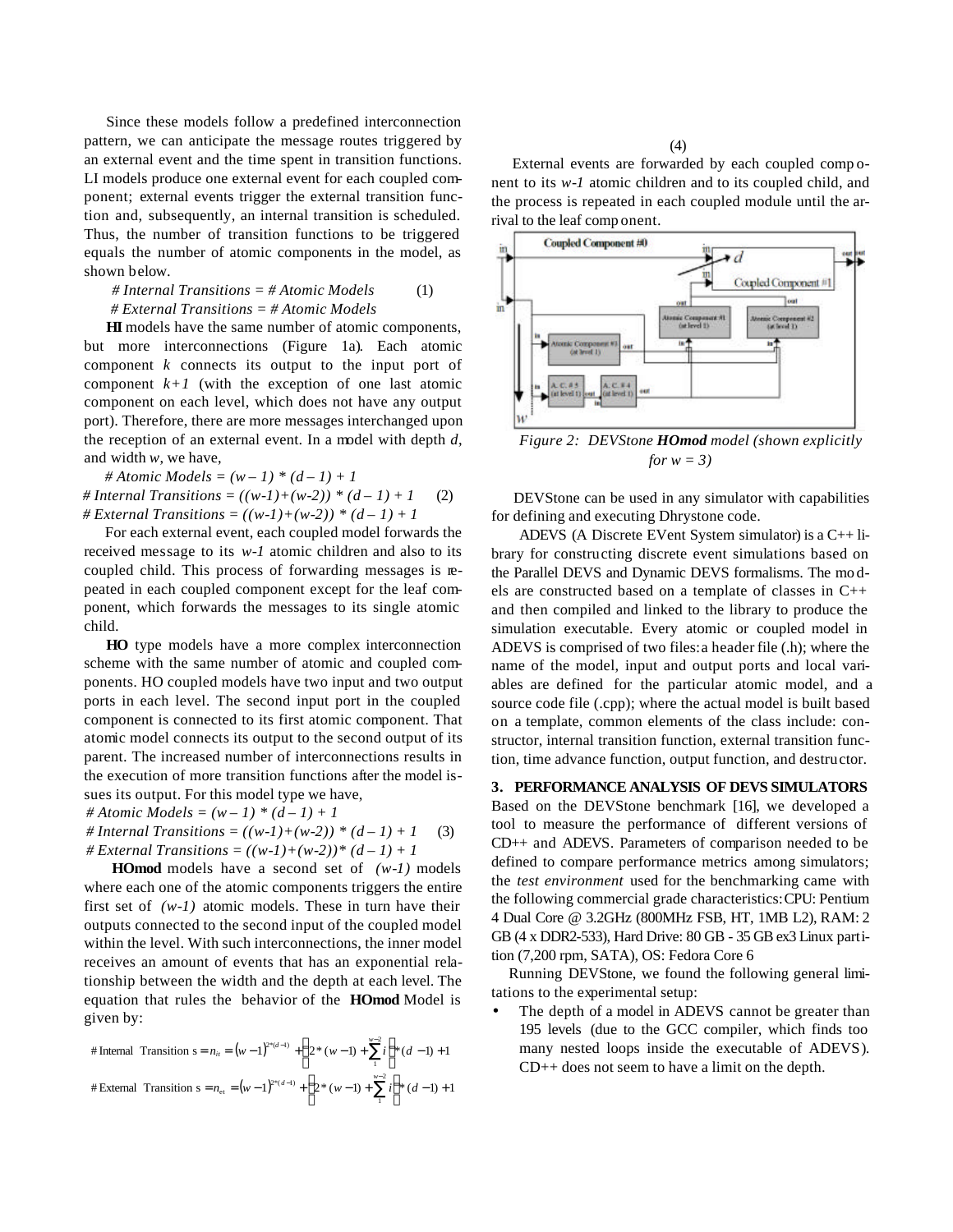- The minimum depth and minimum width for any model generated by DEVStone for CD++ or ADEVS is 2.
- In most extreme cases it is possible to initialize the simulation, but it is not possible to run the simulation to any time longer than 0. In CD++, an 'unexpected error' message is displayed or the process is killed by the Out-Of-Memory (OOM) kernel service; and in ADEVS, the simulation is killed by the OOM kernel service. It seems that whenever the simulator requests massive amounts of memory to the operating system, beyond the available physical memory and some of the virtual memory, the OS decides to terminate a potentially harmful process.

We started the benchmarking process by measuring the initialization time for CD++ and ADEVS. We selected a nominal value to start measure the initialization time: since the depth limit is set by ADEVS (195 levels) it is just natural to select this value; the width does not have an upper limit, however, we decided to select a width value that could fit a line in CD++ (nominally, 1839 components). For the LI model the outcome of the initialization test was:

(depth = 195, width = 1839,  $\delta_{\text{int}} = 1.0 \text{ ms}, \delta_{\text{ext}} = 0.1 \text{ ms}$ ,  $T_{sim} = 0$ 



*Figure 3: DEVStone Initialization time LI model*

In Figure 3, we consider the initialization time for this purpose as the required time for the compilation of the source code and the initial execution of the executable to setup the model before simulating it, i.e. the simulation time to  $T_{sim} = 0$ . The compilation time of CD++ for big models is negligible; because the simulator and the model are two completely separated entities the compilation of the simulator takes only a couple of minutes and can be used for any model, in our case the simulator was compiled only once and reused for all the simulations in this report. On the other hand the compilation time in ADEVS is taken into account, only for initialization purposes, mainly because any change in the model involves a new compilation of the source code. Therefore, for small to medium sized models where a minor correction of the model was required the compilation time surpassed the simulation time. This affects the performance of the simulator whenever a change needs to be made. From Figure 3 it is obvious that ADEVS outperforms  $CD++$  in terms of initialization time, even when the compilation time is considered. To find out the process that take up most of the time we used a profiler to analyze the execution of the simulation.

**Table 1:** Profiler output. Flat profile: for the simulation of LI models

| $\frac{0}{0}$ |            |                                            |
|---------------|------------|--------------------------------------------|
| time          | calls      | <b>Name</b>                                |
|               |            | ProcessorAdmin::processor (ba-             |
| 29.09         | 1427848    | $\text{sic\_string}$ <> const &)           |
| 17.91         | 450903011  | basic_string<>::compare                    |
|               |            | (basic_string<> const &, unsigned          |
|               |            | int, unsigned int) const                   |
| 15.86         | 162000611  | $basic\_string<>\therefore rep(void)const$ |
| 9.59          | 3307266338 | $basic_string<>::length(void)$ const       |
| 7.91          | 989592590  | basic_string<>::data(void) const           |

 According to the initial result of the profile in Table 1 most of the initialization time, 29.09 % of it, is spent somewhere inside the processor block. Other important source of delay during initialization seems to be the search and compare of symbols done by C++ libraries, which are performed while loading the model. A more exhaustive analysis is possible, using the profiler's option that indicates functions inside the program and the *relative* time that the computer takes running those functions. The caveat here is that the percentage of time spent in each function is not an *absolute* time, i.e. the sum of the percentages will not yield 100%. This time is relative to the total running time but also to the time spent inside the 'parent function'. An edited listing of the output is provided in Table 2.

**Table 2:** Call Graph of the CD++ Simulator

Granularity: each sample hit covers 4 byte(s) for 0.00% of 82897.48 seconds

| in-<br>dex | $\frac{0}{0}$<br>time | <b>Function name</b>                                     |
|------------|-----------------------|----------------------------------------------------------|
| $[2]$      | 98.5                  | MainSimulator::run(void) [2]                             |
|            |                       | MainSimulator::loadModels(istream &, bool)<br>[3]        |
|            |                       |                                                          |
| $[4]$      | 85.4                  | Basic_string<>::compare (basic_string<><br>) const $[4]$ |
|            |                       | Basic_string<>::length(void) const [7]                   |
|            |                       | Basic_string<>::data(void) const [13]                    |
|            |                       |                                                          |
|            |                       | Basic_string<>::data(void) const [13]                    |
|            |                       | Basic_string<>::length(void) const [7]                   |
| $[5]$      | 83.8                  | Basic_string<>::rep(void) const [5]                      |
|            |                       |                                                          |
|            |                       | Basic_string<>::compare (basic_string<><br>) const $[4]$ |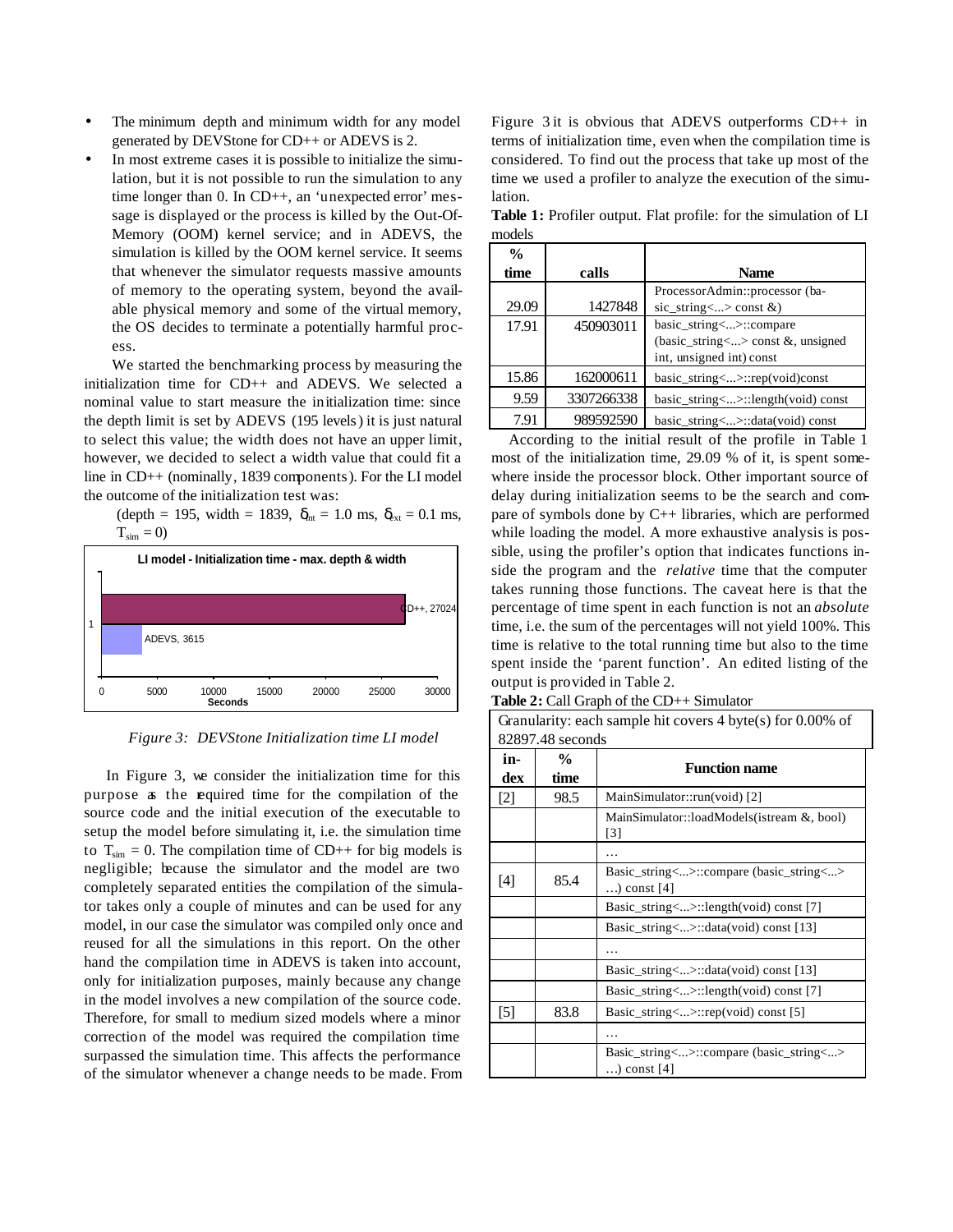|          | 64.1 | Basic_string<>::length(void) const [7] |
|----------|------|----------------------------------------|
|          |      | Basic_string<>::rep(void) const [5]    |
| $\cdots$ |      |                                        |

CD++ seems to spend most of the time looking and comparing the new incoming symbols –model names– in a linear fashion, this would explain the excessive time spent comparing and handling them. Most of the workload is spent in library functions that are specific to the compiler used.

Because ADEVS takes much more time compiling large depth models, another good piece of information would be to compare the performance of both simulators with a model of maximum depth and minimum width and see if CD++ behaves the same way. An event file was created that provides 10 external events evenly spaced every 0.250 (s), the same file was used in all subsequent simulations; the results of the first simulation with such file are shown in Figure 4.





*Figure 4: Minimum width and maximum depth of models. dint and dext are measured in ms.*

In this case CD++ proves to be faster than ADEVS, mainly because for CD++ the models are loaded in memory as they are needed, regardless of their nature and processed accordingly by the CD++ entity that controls each node, either atomic models or coupled models. One interesting note in this case is that for the first scenario where the internal transition function equals the external transition function ADEVS takes almost 50% more time, than the rest of the tests, to finish the simulation, this suggests that ADEVS loads the entire code of the model-simulator into memory, then performs the simulation and finally flushes all contents from RAM and terminates, the reading and writing of the whole file to and from the hard-drive would explain the increase in simulation time. In addition, a check to the memory usage in a second run demo nstrated that while ADEVS is running, it takes up to 99% of the available memory right from the beginning while CD++ increases the memory usage incrementally. However, a detailed analysis of the memory usage was not deemed necessary for our purposes because we assume that all the resources will be given to the simulation during its execution, i.e. a dedicated system will be put in place for a simulation and it will only run simulations of a particular model.

Having provided a feasible methodology to analyze the performance of CD++, it is possible to show the flexibility of DEVStone in both different environments and at the same time extract a more reliable tendency of the performance of the simulators. With this idea a set of simulations were executed with different models of similar values for every model, except for the last HOmod model. For the rest of the tests, the simulators were compiled without any option that might slow down the performance.

We tested the performance of the simulators based on 4 main parameters:

- the model type,
- variations in the width of the model,
- variations in the length of the model.
- variations in the real-time running internal and external transition functions (in ms)

We simulated the same model with equal time spent in the transitions, the internal transition longer than the external transition and finally the external transition longer than the internal transition. By changing the width of the model the analysis can focus on the time that the simulator spends sending messages back and forth to atomic blocks within each level.





In Figure 5, we can see that ADEVS outperforms  $CD++$  by a significant margin for large models. The major difference between CD++ and ADEVS becomes wider when the internal and external transition times are equal; however the tendency is similar for the other variations of internal and external transition functions. One possible reason for this is that CD++ runs using a temporary file where intermediate results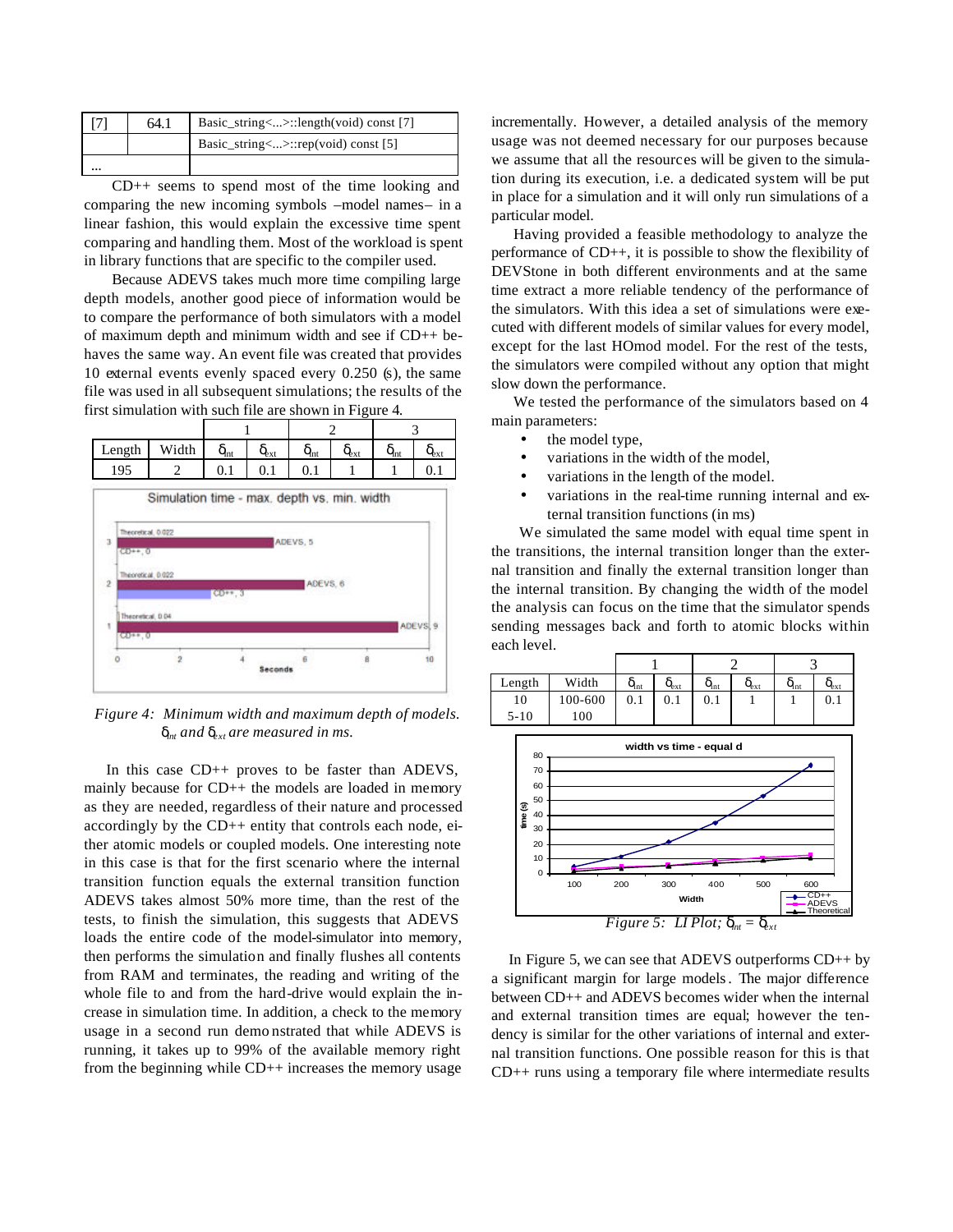are stored and read when necessary whereas ADEVS runs the simulation in the available memory. With a similar approach, we could see if this trend remains constant when running the simulation varying the depth variable, in this case by increasing the depth levels of the model we are analyzing the variation in the performance when the interchange messages travel among coupled blocks.



In Figure 6 we can see a change in the performance, the difference between ADEVS and CD++ is not so big for mu ltiple levels of coupled models.

The HI type of model connects the atomic blocks in linear fashion but with a greater number of interconnections between the components within the coupled model. For the simulation-runs of HI, the same values used for the depth and width of the LI models were used.



*Figure 7: HI Plot;*  $d_{nt} = d_{ext}$ ;  $d_{nt} > d_{ext}$ 

In Figure 7 we can see that the performance of the simulators have changed, for  $\delta_{int} < \delta_{ext}$  the curves are similar to  $\delta_{\rm nt}=\delta_{\rm xt}$  but with a shorter gap between them. Although CD++ still lags behind ADEVS when the transition functions are

equal, the performance when the internal transition function is less than the external transition is not as big as the one we could expect based on the results of the simulation of LI models. Even more unexpected is the result when the external transition is greater, where for large models CD++ outperforms ADEVS.

The same experiment was done by varying the depth of the levels and keeping the width constant. The same three different sets of internal and external transition functions were used. For variable depth HI models with constant width the simulation parameters were:



*Figure 8: HI Plot;*  $\mathbf{d}_{nt} = \mathbf{d}_{crit} \cdot \mathbf{d}_{nt} > \mathbf{d}_{nt}$ 

In figure 8 we can see the results of varying the depth in the HI model. When the transition functions are equal ADEVS behaves somewhat better than CD++, for  $\delta_{nt} < \delta_{xt}$ both simulators had the exact same performance. It seems that, for this type of models, the way transitions are triggered and processed in CD++ contribute to the overall performance of the simulator.

In HO models, the model structure is similar to HI mo dels but there are more messages coming through the coupled models, via the second input. We used the same values for the width, depth and the transition functions.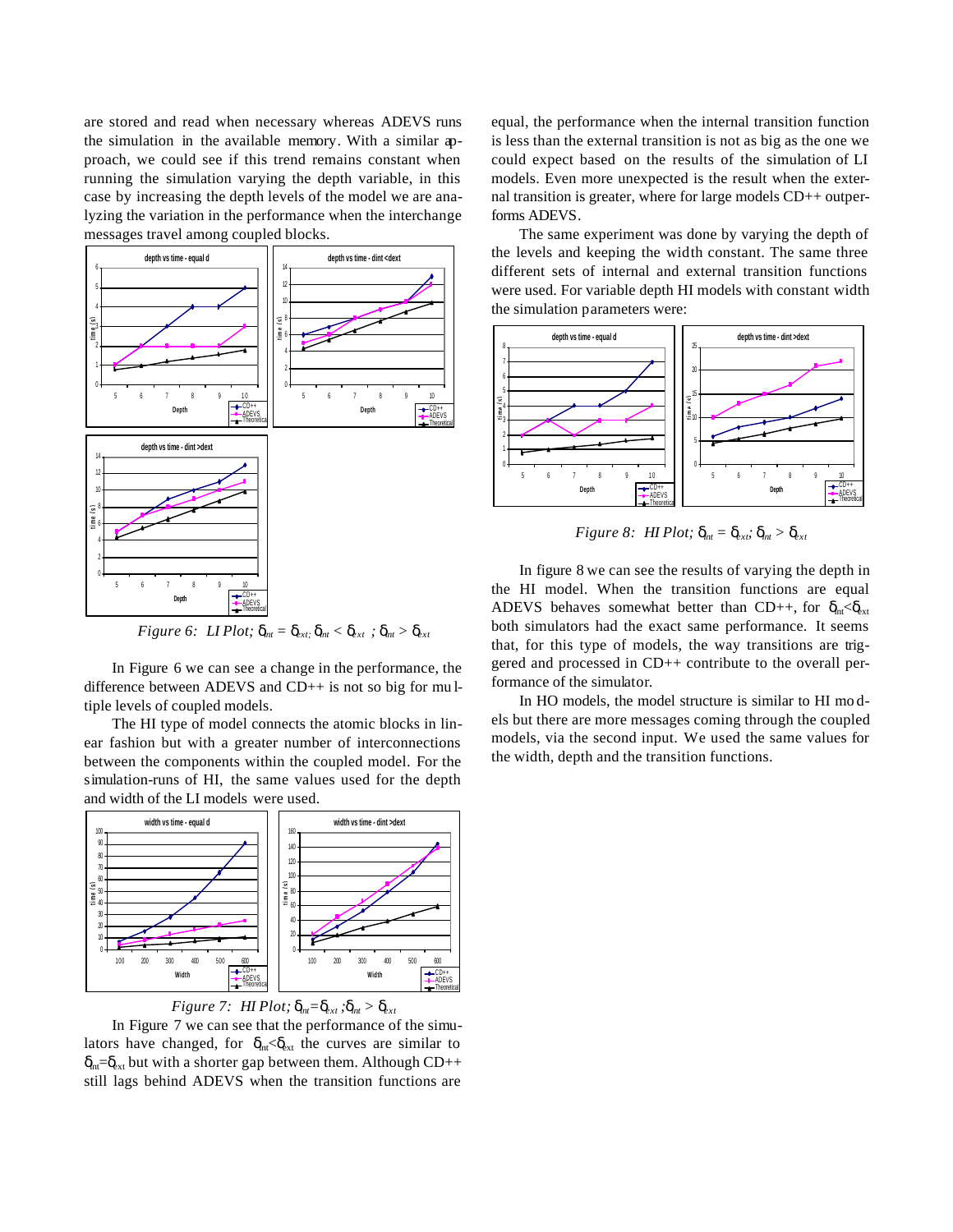

*Figure 9: HO Plot;*  $\mathbf{d}_{nt} = \mathbf{d}_{ext} \cdot \mathbf{d}_{nt} < \mathbf{d}_{xt} \cdot \mathbf{d}_{nt} > \mathbf{d}_{xt}$ 

In figure 9, neither simulator could complete the last test for 600 atomic components; both were terminated by the OOM Linux service. In the first graph, with equal transition functions, we can see a drastic difference in the performance of the simulators;  $CD++$  is clearly being outperformed by ADEVS by as much as 4 times the theoretical value, just like the simulation results for the LI models. A possible answer to this CD++ behaviour would be in the way models are loaded into virtual memory for processing but only accessed when they are needed, therefore the time to load an incumbent block to the memory and then writing the results to virtual memory lags the performance of CD++ in respect to ADEVS. We can analyze these last results when the depth varies and keeping the rest of the values constant.



*Figure 10: HO Plot;*  $\mathbf{d}_{nt} = \mathbf{d}_{xx}$ *;*  $\mathbf{d}_{nt} > \mathbf{d}_{xx}$ 

From the graphs, it can be seen that the overall tendency is kept, when  $\delta_{int} = \delta_{ext}$  ADEVS behaves better than CD++, and when  $\delta_{\text{int}} < \delta_{\text{ext}}$  both simulators have similar performance and lastly when  $\delta_{int} > \delta_{ext}$  CD++ outperforms

ADEVS. For HOmod models the parameters need to be changed, due to the exponential growth of messages between coupled components, however the time given to each transition function is kept equal. But even then, CD++ had some problems with the last simulation, being terminated by the OOM Linux service. In this case the number of messages passing between components is many times greater than the number of components. The simulation parameters used for the width test were:



*Figure 11: HOmod Plot;*  $\mathbf{d}_{nt} = \mathbf{d}_{ext}$ *;*  $\mathbf{d}_{nt} < \mathbf{d}_{ext}$ *;*  $\mathbf{d}_{nt} > \mathbf{d}_{ext}$ 

From the graphs it can be seen that the general overall tendency is kept constant, ADEVS behaves better than CD++ for the first and second cases. It is important to note that CD++ could not provide a result for *w*=8 and was terminated by the OOM service, most likely by the use of symbol look-up library of CD++. In the second case where  $\delta_{\rm nt} < \delta_{\rm ext}$ ADEVS seems to perform better than expected, very close to the theoretical value. The behaviour captured so far suggests that ADEVS performs very close to the theoretical curve, whereas CD++ is almost 0-20% slower than ADEVS, which is a different behaviour compared to the one seen using previous models of DEVStone.

For the last case both simulators have similar behaviour or very little difference in the performance. When  $\delta_{\rm nt} > \delta_{\rm ext}$ , although inconclusive, CD++ and ADEVS seem to match each other performance for larger values of *w*.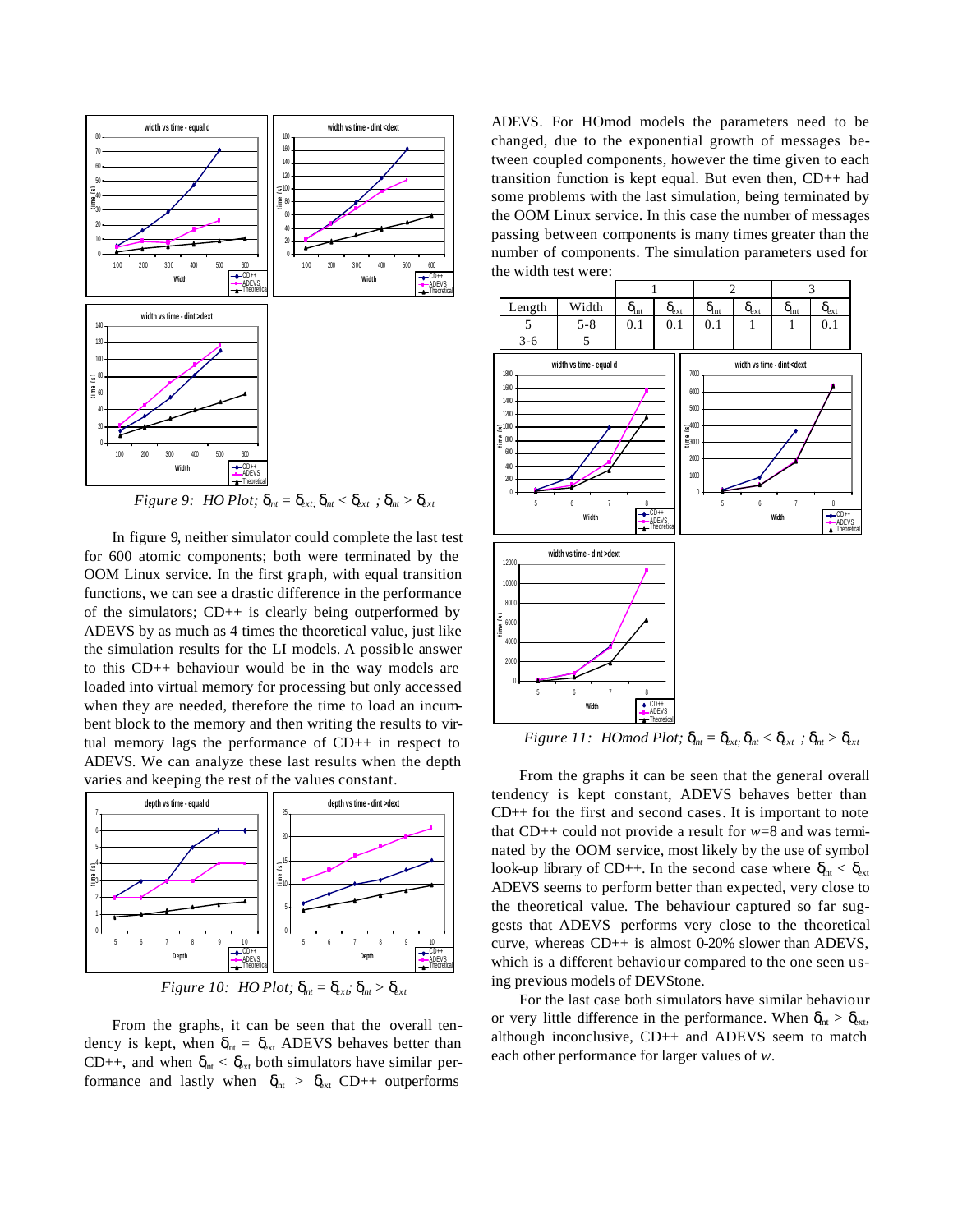

*Figure 12: HOmod Plot;*  $\mathbf{d}_{nt} = \mathbf{d}_{xx}$ *;*  $\mathbf{d}_{nt} < \mathbf{d}_{ext}$ *;*  $\mathbf{d}_{nt} > \mathbf{d}_{ext}$ 

This last test confirms the results provided by the test analyzed before. Where CD++ and ADEVS present a very close performance for models where the internal transition function is greater than the external transition function. For the rest of the cases ADEVS performs better than CD++, although depending on the model and complexity of it. Along with this trend, CD++ offers equivalent performance for models that consume equal time in the transition functions as well as models that have bigger loads in the external transition function.

## **4. CONCLUSIONS**

Evaluating the performance of a simulation tool is typically a tedious and complex process, which requires the execution of a wide variety of models with different characteristics. Our main goal was to provide means for evaluating the efficiency of existing simulation engines with focus on DEVS-based tools, and facilitating a qualitative and objective comparison of different tools.

DEVStone makes it possible to: (i) create models with different sizes, shapes, and behavior; (ii) generate an arbitrarily large number of such models; and (iii) execute those models using the simulator(s) under study. A precise performance characterization of a simulator allows modelers to consider the actual overhead of the tool based on solid results, and then analyze the feasibility of executing timed models with specific timing constraints. Our framework provides a common metric to compare the results that were obtained using the different simulation tools, although we restricted our case study to the existing CD++ and ADEVS simulation engines, the same ideas may hold for other DEVS- based simulators. There is no doubt that the particular implementations of the DEVStone benchmark for both CD++ and ADEVS can be improved for code efficiency or for simulation performance depending on what the end-user requires.

# **REFERENCES**

- 1. Zeigler, B.; Kim, T.; Praehofer, H. Theory of Modeling and Simulation: Integrating Discrete Event and Continuous Complex Dynamic Systems. Academic Press. 2000.
- 2. Wainer, G. "CD++: a toolkit to develop DEVS mo dels". Software - Practice and Experience. vol. 32, pp. 1261- 1306. 2002.
- 3. Rodriguez, D.; Wainer, G. "New extensions to the CD++ tool". Proceedings of the SCS Summer Computer Simulation Conference. Chicago, USA. 1999.
- 4. Troccoli, A.; Wainer, G. "Implementing Parallel Cell-DEVS". Proceedings of 36th IEEE/SCS Annual Simulation Symposium. Orlando, USA. 2003.
- 5. Glinsky, E.; Wainer, G. "Definition of Real-Time simulation in the CD++ toolkit". Proceedings of the SCS Summer Computer Simulation Conference. San Diego, USA. 2002.
- 6. Nutaro, J. ADEVS website. Available via http://www.ece.arizona.edu/~nutaro/. Accessed on May 27, 2003.
- 7. Zeigler, B.; Moon, Y.; Kim, D. "DEVS-C++: A High Performance Modeling and Simulation Environment". 29th Hawaii International Conference on System Sciences (HICSS'96) Volume 1: Software Technology and Architecture. Hawaii, USA. 1996.
- 8. Zeigler, B.P.; H.S. Sarjoughian, "Support for Hierarchical Modular Component-based Model Construction in DEVS/HLA". Simulator Interoperability Workshop, 99S-SIW-066.
- 9. Sarjoughian, H.S.; Zeigler, B.P. "DEVSJAVA: Basis for a DEVS-based collaborative M&S environment". Proceedings of the SCS International Conference on Web-Based Modeling and Simulation, vol. 5, pp. 29-36. San Diego, USA. 1998.
- 10. Kim, T.G. "DEVSim++: C++ based Simulation with Hierarchical Modular DEVS Models". User's Manual CORE Lab, EE Dept, KAIST, Taejon, Korea. 1994.
- 11. Filippi, J-B.; Bernardi, F.; Delhom, M. "The JDEVS environmental modeling and simulation environment" Proceedings of the the IEMSS'02 Conference on Integrated Assessment and Decision Support. Lugano, Switzerland. 2002.
- 12. de Lara, J.; Vangheluwe, H. "ATOM3: A Tool for Multi-Formalism Modeling and Meta-Modeling". European Joint Conferences on Theory And Practice of Software. Grenoble, France 2002.